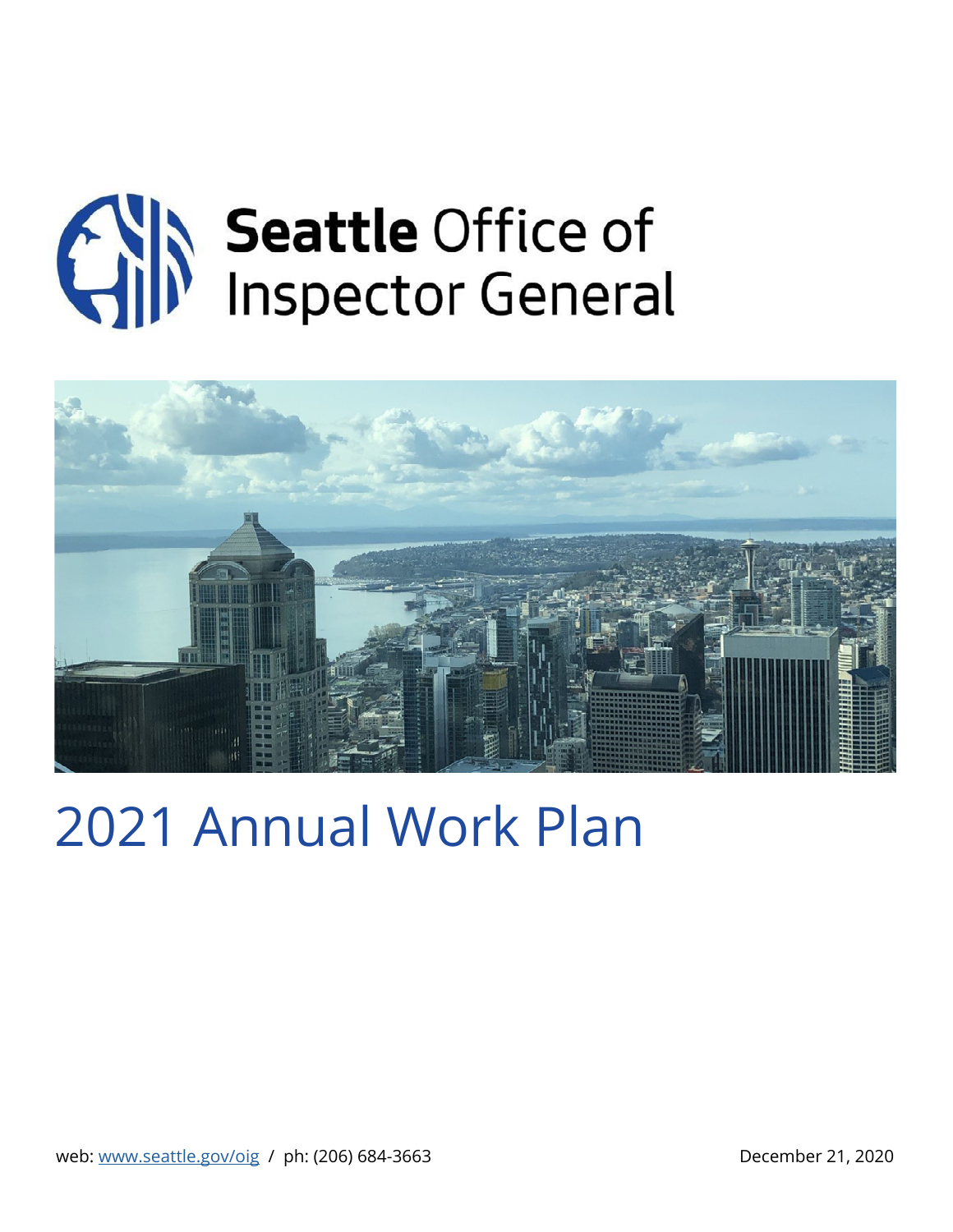

# **Table of Contents**

| Strategic Leadership, Outreach, and Partnerships 12 |
|-----------------------------------------------------|
|                                                     |
| Attachment A: OIG Work Plan Timeline of Projects17  |

# **INTRODUCTION**

The Office of Inspector General for Public Safety (OIG) was established in 2017 as part of Seattle's police oversight system. OIG provides oversight of management, practices, and policies of the Seattle Police Department (SPD) and Office of Police Accountability (OPA). OIG promotes fairness and integrity in the delivery of law enforcement services and the investigation of police misconduct. OIG strives to make systemic recommendations for lasting reform that reflect the values of Seattle's diverse communities.

OIG responsibilities include:

- conducting performance audits and reviews to ensure the integrity of SPD and OPA processes and operations;
- ensuring SPD is meeting its mission to address crime and improve quality of life through the delivery of constitutional, professional, and effective police services that retain the trust, respect, and support of the community;
- reviewing OPA's intake and investigation of misconduct allegations;
- evaluating SPD response to incidents involving death, serious injury, serious use of force, mass demonstrations, or other issues of significant public concern to assess the integrity of SPD investigative processes; and
- making recommendations to policymakers for increasing fairness and integrity in the delivery of SPD services and related criminal justice system processes.

To fulfill these responsibilities, OIG has four operational functions: audit, policy, investigations, and strategic leadership, guided by an overarching goal to work toward a sustainable, accountable law enforcement system. Planned work in 2021 can be found in the section for each unit, as well as in the "Inter-Agency Requests" section.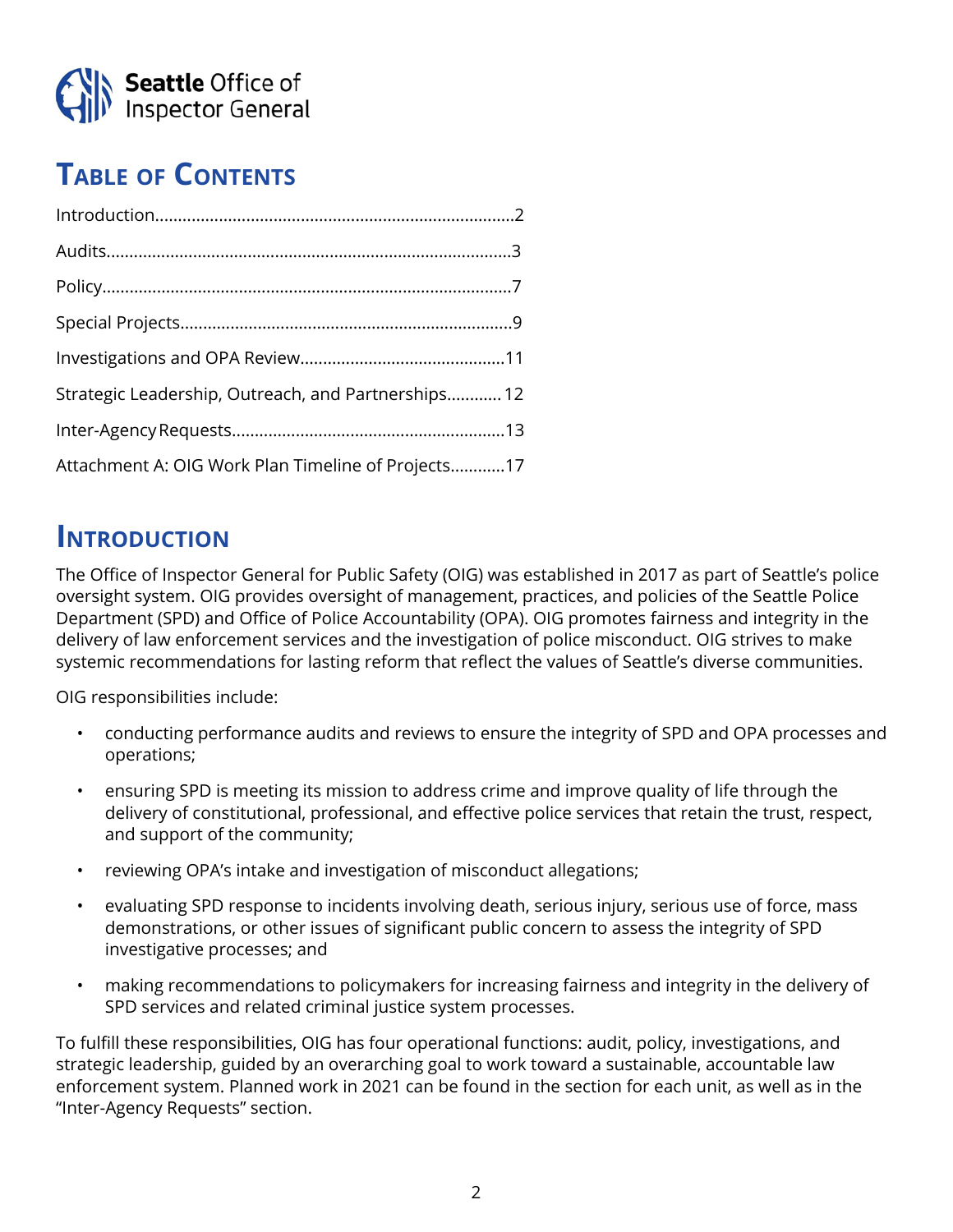<span id="page-2-0"></span>

OIG work in 2020 was defined by two historic events: the COVID-19 pandemic and the series of mass demonstrations demanding police reform and accountability. COVID-19 changed the way OIG performs its work, while the demonstrations altered the priorities of OIG work for 2020 and beyond. Highlights of 2020 work include the reviews of less lethal weapons and SPD's crowd dispersal policy, as well as on-going preparation for the community-based sentinel event review of the demonstration events. OIG expects the first meeting of the sentinel event review panel to convene in January 2021.

However, in completing this work, OIG had to defer or delay planned 2020 projects and re-evaluate its work plan for 2021. For example, planned audits of SPD retention and supervision were replaced with audits of discretionary citations and anticipated requested work by the Sentinel Event Review panel.

Evaluating whether systems established under the consent decree to ensure accountability are achieving their goals will continue to be a major theme of planned work in 2021. Examples include audits of the SPD disciplinary process and discretionary stops, policy research mapping the use of force investigation process, and continued oversight of the quality and integrity of misconduct investigations. The planned work will evaluate the health of systems designed to ensure policing in Seattle meets community needs and expectations.

# **AUDITS**

# **Audit Selection Criteria**

This section of the work plan describes OIG audit work performed in accordance with the Generally Accepted Government Auditing Standards (GAGAS) promulgated by the U.S. Government Accountability Office. The audit plan reflects OIG audit priorities currently identified for the coming year, but it may be modified as circumstances change and new information becomes available.

OIG uses a risk management approach for audit selection, identifying projects through a continuous risk assessment process. This helps to maximize the effectiveness of OIG resources and focus audit efforts on issues with greater impact on the City and its residents. Risk assessment has two components: potential impact and likelihood of the impact occurring. OIG prioritizes issues with risks that have a high potential impact and a high likelihood of occurrence.

In the OIG assessment process, high impact risks include, but are not limited to, those involving potential loss of life, damage to public trust, and weakening of accountability systems or major reforms. Likelihood is evaluated through a variety of factors, including past incidents and the strength of any preventative or mitigating systems.

| ikelihood | <b>Medium Risk</b>        | <b>High Risk</b>   | <b>Highest Risk</b> |
|-----------|---------------------------|--------------------|---------------------|
|           | <b>Low Risk</b>           | <b>Medium Risk</b> | <b>High Risk</b>    |
|           | <b>Insignificant Risk</b> | <b>Low Risk</b>    | <b>Medium Risk</b>  |
|           |                           |                    |                     |
|           |                           | - - -              |                     |

# **Figure 1. OIG Risk Assessment for Project Selection**

**Potential Impact**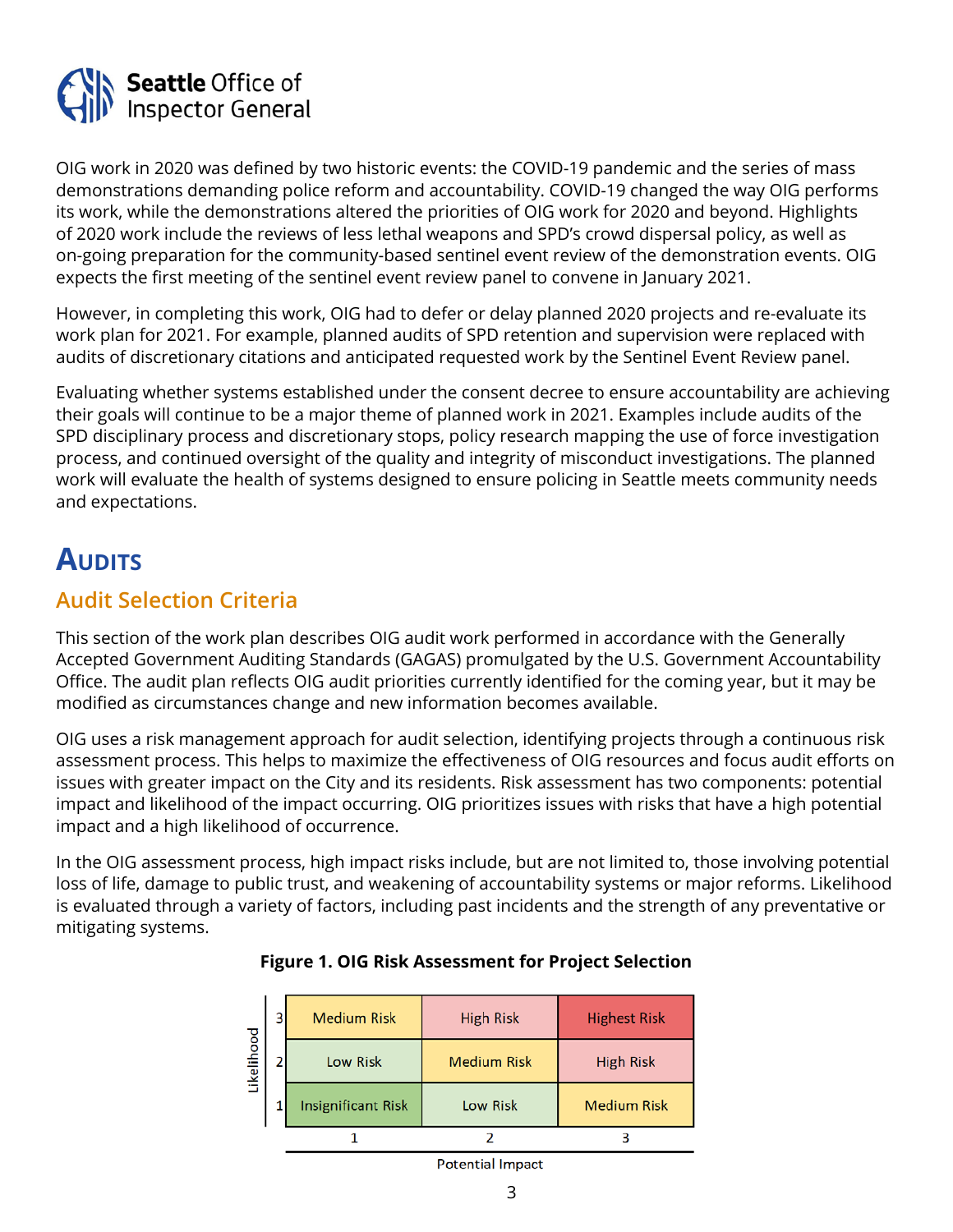

The risk assessment process for the OIG audit plan considers information from a wide variety of sources, such as:

- information gathered by OIG staff during prior projects or ongoing work;
- systematic review of SPD organizational units and policies;
- input from community members;
- referrals or work plan requests from stakeholders;
- prior audits completed by OIG, the City Auditor, or audit entities in other jurisdictions;
- reports and internal analyses produced by the City or stakeholders/partners; and
- media reports and investigations.

OIG reviews the relevancy, validity, and reliability of information sources when assessing risk and developing the audit plan. On occasion, OIG may conduct "non-audit projects" where the work is not done under the strict standards of GAGAS. In these cases, analysis of the topic or request is best served through some other format, such as a summary of best practices. However, these non-audit special projects are still subject to rigorous standards of criteria selection, evidence review, and quality control. The final selection of work plan audits also depends upon available resources.

# **On-going Audits To Be Completed in 2021**

OIG worked on the following audits in 2020 and plans to issue the reports in the first half of 2021. Work on these projects was delayed for much of 2020 while OIG prioritized assessments addressing SPD response to the on-going mass demonstrations. (Please note that information about audits completed and released in 2020 will be included in the OIG Annual Report.)

# *Audit of Temporary Storage of Secure Firearms*

This audit was requested by Chief Best after an officer's personal firearm was stolen during a training with the Police Explorers Program. OIG is evaluating the controls in place to prevent possession of firearms by unauthorized users. OIG plans to issue this report in early February 2021.

# *Audit of Mutual Aid*

OIG is conducting an audit of SPD operations and actions when engaging with other law enforcement agencies pursuant to task force and mutual aid agreements to assess compliance with SPD policy. OIG recently expanded the scope of this audit to include an assessment of interactions with mutual aid entities during the 2020 mass demonstrations. OIG plans to issue this report in Q2 2021.

# *Audit of Chapter 14.12: Current Compliance and Follow Up*

OIG is assessing current compliance with Chapter 14.12 and determining whether SPD implemented the recommendations issued in 2019. This work was delayed until late fall 2020 by the COVID-19 pandemic and OIG work concerning SPD response to mass demonstrations. OIG plans to issue this report in Q1 2021.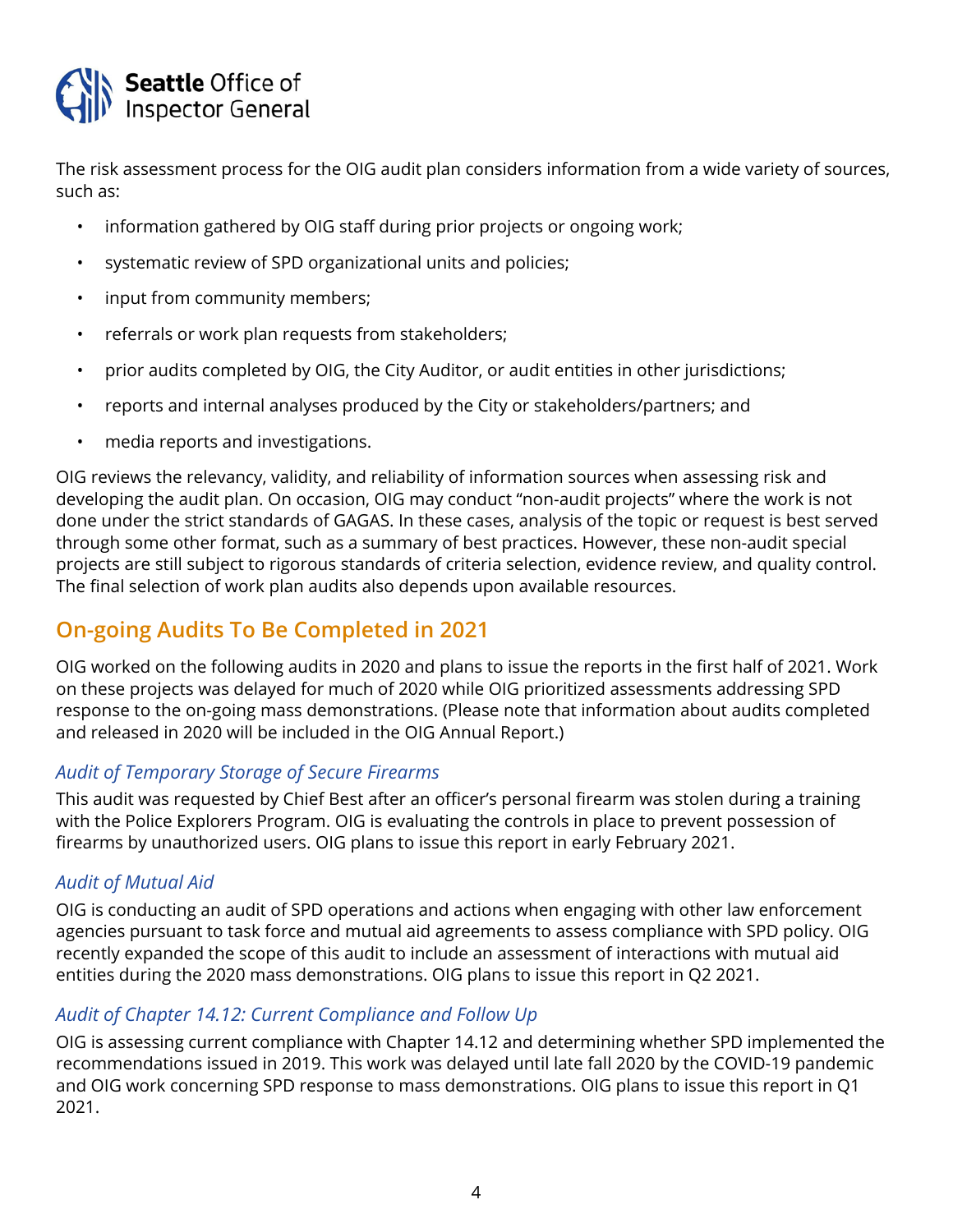

# *Audit of Disciplinary Process*

OIG is determining if SPD's current disciplinary process delivers consistent, effective, and transparent accountability to sworn personnel. The ability of the City to hold officers accountable for their actions remains the central and final question before the Court in the consent decree and is a foundational element of public trust in the policing process. It is important that any weaknesses in the current system are exposed and resolved as the City completes its new bargaining agreements with the police unions. OIG intends to complete its work as timely as possible to inform the bargaining process.

OIG plans to issue the final report by the conclusion of Q3 2021 and will make concerted efforts to mesh our work and deliverables with Monitoring Team deadlines. Depending on need, OIG may summarize or otherwise share the results of the in-progress audit.

# **Recurring Projects**

OIG continuously reports on two issues at specified reporting intervals as required by municipal code. Oversight activities related to the City's surveillance and police intelligence laws are described below.

#### *Surveillance Review*

Pursuant to Section 14.18.060 of the Seattle Municipal Code (SMC), OIG must annually review SPD use of surveillance technology and department compliance with SMC Chapter 14.18. In 2020, OIG continued to monitor Chapter 14.18 activities, including attendance at meetings of the community working group, review of draft Surveillance Impact Reports, and examination of allegations concerning misuse of surveillance technology by SPD. OIG will begin assessing SPD use of surveillance technologies once Council approves technology, as required by ordinance. Timelines for the surveillance review process are driven by SPD and the Council approval process.

# *Review of Collection of Information for Law Enforcement Purposes*

Pursuant to SMC 14.12.330, OIG will, on a biannual basis, determine whether SPD is complying with Chapter 14.12 regarding the collection of private sexual information and other restricted information, including religious and political affiliation.

OIG is currently conducting an audit of compliance in this area, and continuously assesses authorizations to collect information as they are issued by SPD command. After the current audit is complete, OIG will issue biannual memos concerning its duties under Chapter 14.12. OIG will conduct follow up audits as appropriate.

# **2021 Performance Audits**

OIG plans to initiate work on the following audits in 2021.

# *Audit of Discretionary Citations*

This audit is in the preliminary planning stage. OIG will review data relating to discretionary citations, including body-worn video, and assess for evidence of bias and disparity as well as compliance with SPD policy. This audit is intended to evaluate aspects of SPD training, policy, and supervision. Any individual misconduct will be investigated by OPA. OIG plans to complete this audit in 2021.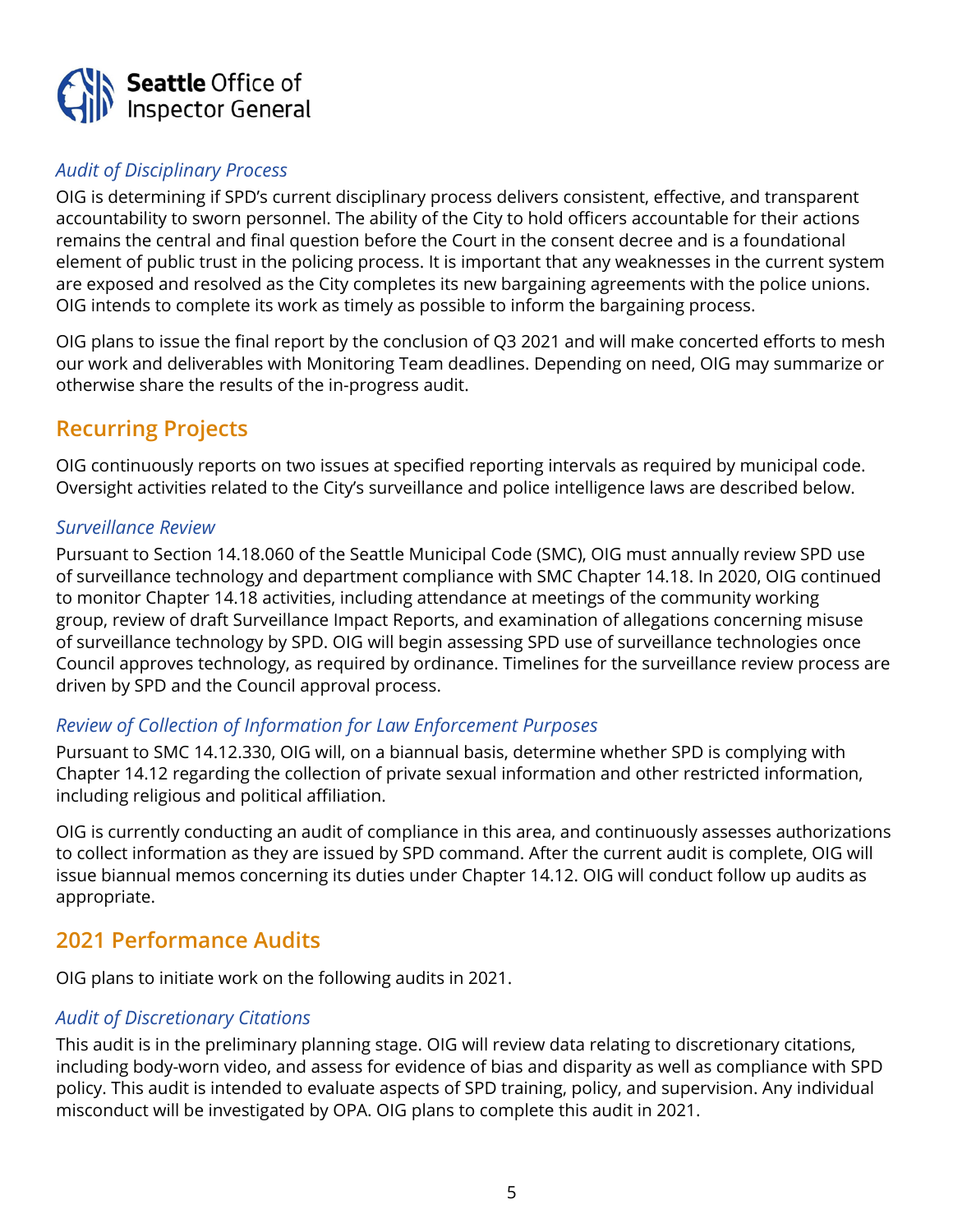

# *Planned Audit(s) in Response to Sentinel Event Review*

OIG anticipates that the community-led Sentinel Event Review Panel may request one or more audits as a by-product of their review and is allocating sufficient staff time to be able to respond to these requests . These audits will likely involve assessments of use of force, crowd management and force review.

# *Pre-Audit Stakeholder Analysis for 911 Call Center*

At the request of CPC, the OIG will conduct a pre-audit stakeholder analysis in the anticipation of future audit work on the re-located 911 call center. Please see the Inter-Agency Request section for more details. In the interim, OIG will meet with stakeholders, including the CPC, to develop an inventory of issues to be reviewed in the subsequent audit. OIG will also request relevant documentation now to be able to perform a robust pre-and post-assessment later.

# **Horizon Projects**

Horizon projects are priorities of OIG that will be initiated if staffing permits. OIG does not currently have sufficient staffing resources to guarantee work on these projects in 2021.

# *Audit of Overtime and Personnel Management*

If time and staffing allow, OIG will conduct an audit of SPD overtime use and personnel management systems. The ability to reliably track and report on employee hours, including the assignment and fulfillment of overtime hours, is crucial to ensuring public dollars are spent efficiently and appropriately. Moreover, use of overtime and personnel management emerged as significant risks over the summer through both OIG review of the 2020 mass demonstrations and public concern over high wages paid to SPD personnel without adequate documentation.

OIG recognizes that the Mayor's Office is currently working on projects related to SPD overtime use, and the City Auditor is planning to follow up on previous recommendations issued in 2016. OIG will evaluate the results of this work and determine if there are any outstanding risks OIG should address.

# *Audit of SPD Contracting and Purchasing*

If time and staffing allow, OIG will begin an audit determining whether SPD contracting and purchasing processes are robust, efficient, and in compliance with City policy. Appropriate use of City funds, particularly on items of major monetary value or related to critical areas such as training, is intrinsically connected to SPD's ability to provide transparent, efficient, and effective public safety to community.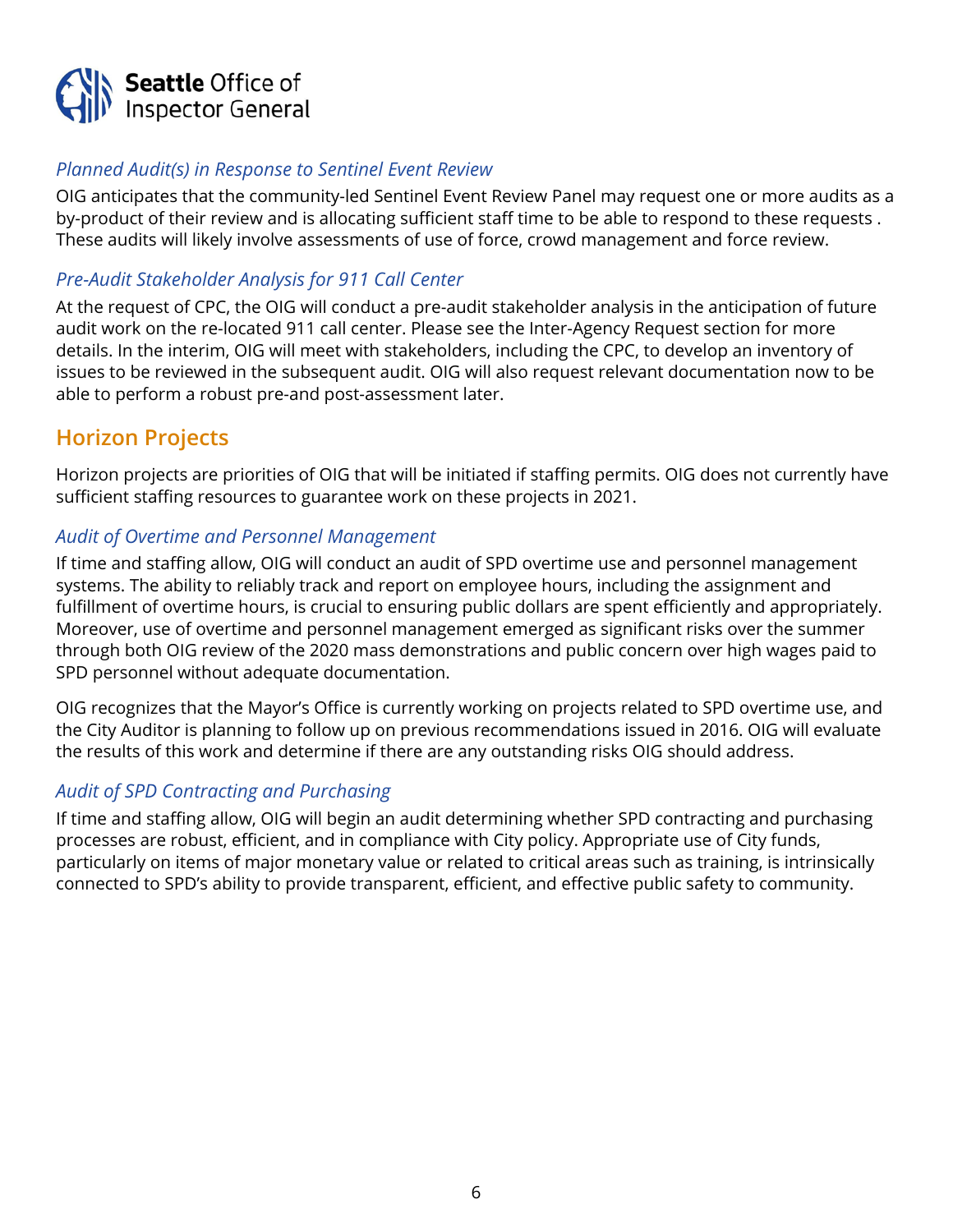<span id="page-6-0"></span>

# **Policy**

OIG policy staff provide statistical, analytical, and process-mapping expertise to support OIG's mission and to inform its decision-making processes. To this end, OIG policy work prioritizes developing policy information and recommendations that are (1) based on evidence to increase the effectiveness of the public safety and accountability system and (2) are responsive to the intersection of policing and race and social justice.

This section of the work plan describes the OIG policy work plan for 2021. The plan identifies high-priority issues and provides an overview of what OIG hopes to accomplish; albeit subject to change as emerging circumstances, information, and priorities change.

# **Policy Selection**

Policy staff continuously evaluate issues and identify projects for consideration consistent with OIG's approach to risk assessment. Projects are identified as part of the annual planning process, but the unit also maintains flexibility to respond to emergent issues, like this summer's police demonstrations.

To select policy projects, two overarching priorities are considered: (1) the organizational effectiveness and efficiency of the City's public safety system and (2) policies that build trust between the community and the City's public safety agencies, particularly with Seattle Police Department. This work plan addresses the following policy topics:

- Organizational Effectiveness and Efficiency
	- ° issues related to organizational improvement identified by OIG continuous work (audits, policy, investigations, research on best practices and evidence, etc.);
	- ° issues related to organizational improvement identified by working partners and impacted stakeholders;
	- ° significant and unforeseen issues related to current events (i.e., COVID); and
	- ° issues raised by the consent decree.
- Building Trust and Legitimacy
	- ° racial justice and diversity components, and
	- ° pressing issues related to current events (i.e., biased policing and systemic racism.)

The OIG policy staff work to support OIG's overall project priorities, namely the Sentinel Event Review and the State Legislative Agenda. Similarly, the policy staff work collaboratively on audit and investigations projects that require policy analysis and will provide continuous policy and statistical support to the office as required.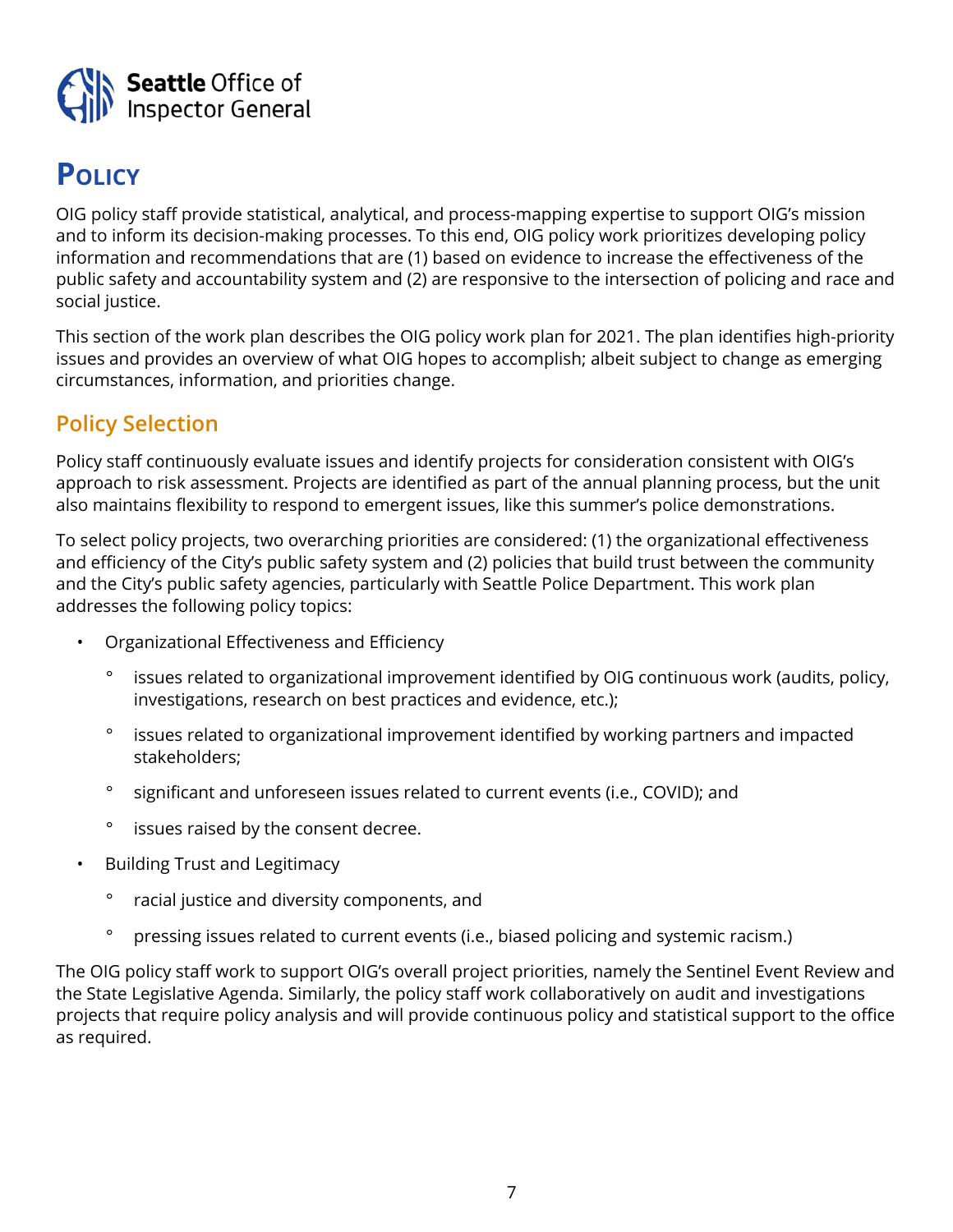

# **Recurring Policy Projects**

# *State Legislative Agenda*

OIG issues recommendations on the City's State Legislative Agenda (SLA) each year.<sup>1</sup> OIG's priorities are determined by assessing themes seen in OIG work throughout the year that signal areas where greater strides may be made to improve the systems of policing through legislative efforts. OIG recommendations are also supported by considering laws, practices, and stakeholder concerns, locally and nationally.

#### Trends in Inquests, Claims and Lawsuits

OIG will conduct a trend analysis of issues raised in inquests, claims, and lawsuits alleging police misconduct.2 Such analysis will include review for possible disparity and bias. During 2019 and 2020, OIG worked with city agencies to identify data sources, partnerships, and methods to collect and analyze relevant data.

#### *Data Collaborations*

OIG uses research methods and statistical analysis to analyze trends and issues within the accountability system. This mandate requires ensuring necessary information is being gathered and that the data is accurate for analysis of the underlying operations. OIG collaborates with police accountability system partners (CPC, OPA, and SPD) to standardize and provide access to data used by SPD, OPA and OIG for its analysis.

Moreover, the OIG policy team collaborates with system partners to produce reports that are understandable, useful, and reliable for stakeholders, the public, and SPD. During 2021, the policy team will work closely to produce such reports in the form of data dashboards in the Data Analytics Platform.

# **2021 Policy Projects**

# *OPA Sworn and Civilian Staff Study*

Policy staff will conduct an evidence-based qualitative and quantitative evaluation of the impact of OPA's civilianization efforts on OPA processes and outcomes for complaint investigation.<sup>3</sup> The qualitative assessment will include an in-depth case study focusing on organizational transformation. The quantitative analysis will use outcome indicators to determine the impact of civilianization.

# *Mapping Use of Force*

OIG will provide visual mapping of the Use of Force (UoF) incident handling process. The map will describe the process of investigation and review of force, beginning when an incident is reported. This project will analyze the process mechanisms, existing check and balances, and important decisionmaking steps within SPD's assessment of UoF incidents.

This process mapping and policy analysis aims to ensure constitutional policing, accountability, and transparency within SPD's UoF investigation process. Community and stakeholders will be able to understand the process and assess whether it following the parameters set by the Constitution, relevant law, and consent decree requirements.

<sup>1</sup> This project is required by Ordinance 125315.

<sup>2</sup> This project is required by Ordinance 125315.

<sup>3</sup> This work is required by Ordinance 125315.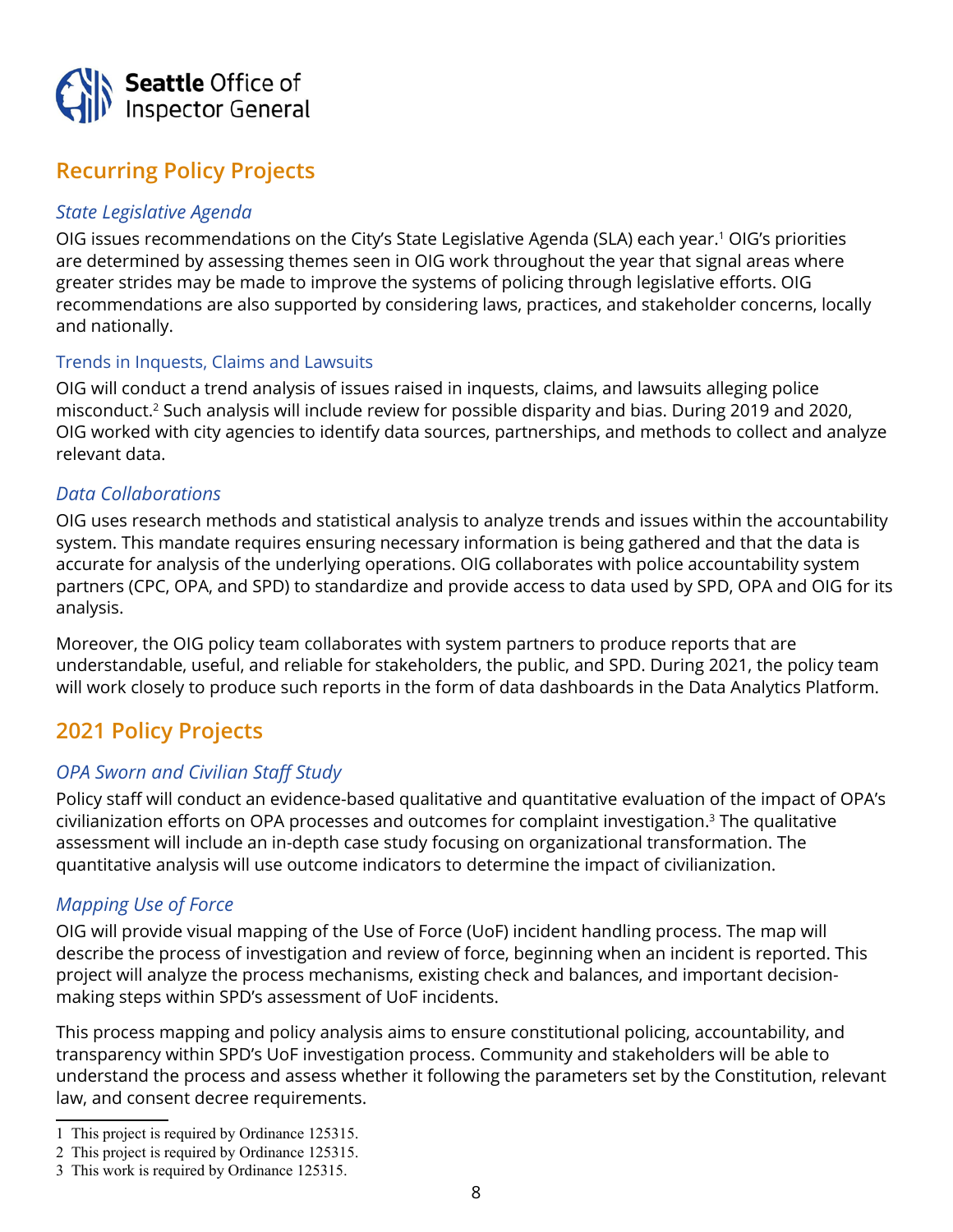<span id="page-8-0"></span>

# *Descriptive Analysis of Bias Complaint Investigation Process*

At the request of Councilmember Herbold, OIG will conduct a descriptive analysis of OPA's investigation process, structure, and outcome statistics related to bias allegations to inform future audits, recommendations, and Council decision-making. As part of this work, OIG will conduct a benchmarking analysis of how other cities investigate complaints of bias-based policing, and whether their processes incorporate input from community members.

# **Horizon Projects4**

# *Diversity in Hiring – Barriers to Hiring Non-Sworn Personnel*

As identified within SLA 2020, there is public concern centered on sworn officers carrying out functions that may be better suited to civilian personnel. As staffing allows, the policy team will research methods for reducing barriers preventing civilian personnel and agencies from performing public safety functions. This project will also examine historical and systemic barriers to hiring a diverse public safety workforce.

# **SPECIAL PROJECTS**

OIG has been working on three special projects that will continue in 2021. These projects draw expertise and resources from all aspects of OIG to respond to community priorities and improve the quality of SPD operations.

# **Sentinel Event Review**

A sentinel event is a significant negative outcome, such as a death or serious injury, that acts as a signal that problems within a system exist and may lead to similar bad results if the system is not examined to find root causes and proper remedies. In 2019 OIG began developing a Sentinel Event Review (SER) as a community-inclusive accountability program to foster understanding and critical assessment of such incidents to determine ways to prevent future similar events.

OIG plans to conduct the first SER to assess the critical incidents that occurred during the 2020 mass demonstrations in Seattle. This SER will take place in three phases: (1) Gathering community input and perspectives, (2) Convening an SER panel, including community members, SPD personnel, and external experts to develop analyses and findings, (3) Auditing and further reviewing systems for issues identified by the SER.

The first SER panel is scheduled to convene in January 2021. OIG will provide continuous support to the panel in the form of technical expertise and logistical support but will not play a role in panel decisionmaking or recommendations. For example, the OIG policy team has developed a series of briefing materials detailing uses of force and major incidents of concern to the public for the events to be reviewed by the first panel. OIG auditors will be available to interview SPD personnel and answer other questions about SPD operations and systems at the request of the panel.

<sup>4</sup> As mentioned previously, horizon projects are priorities of OIG that will be started if staffing permits. OIG does not currently have sufficient staffing resources to guarantee work on these projects in 2021.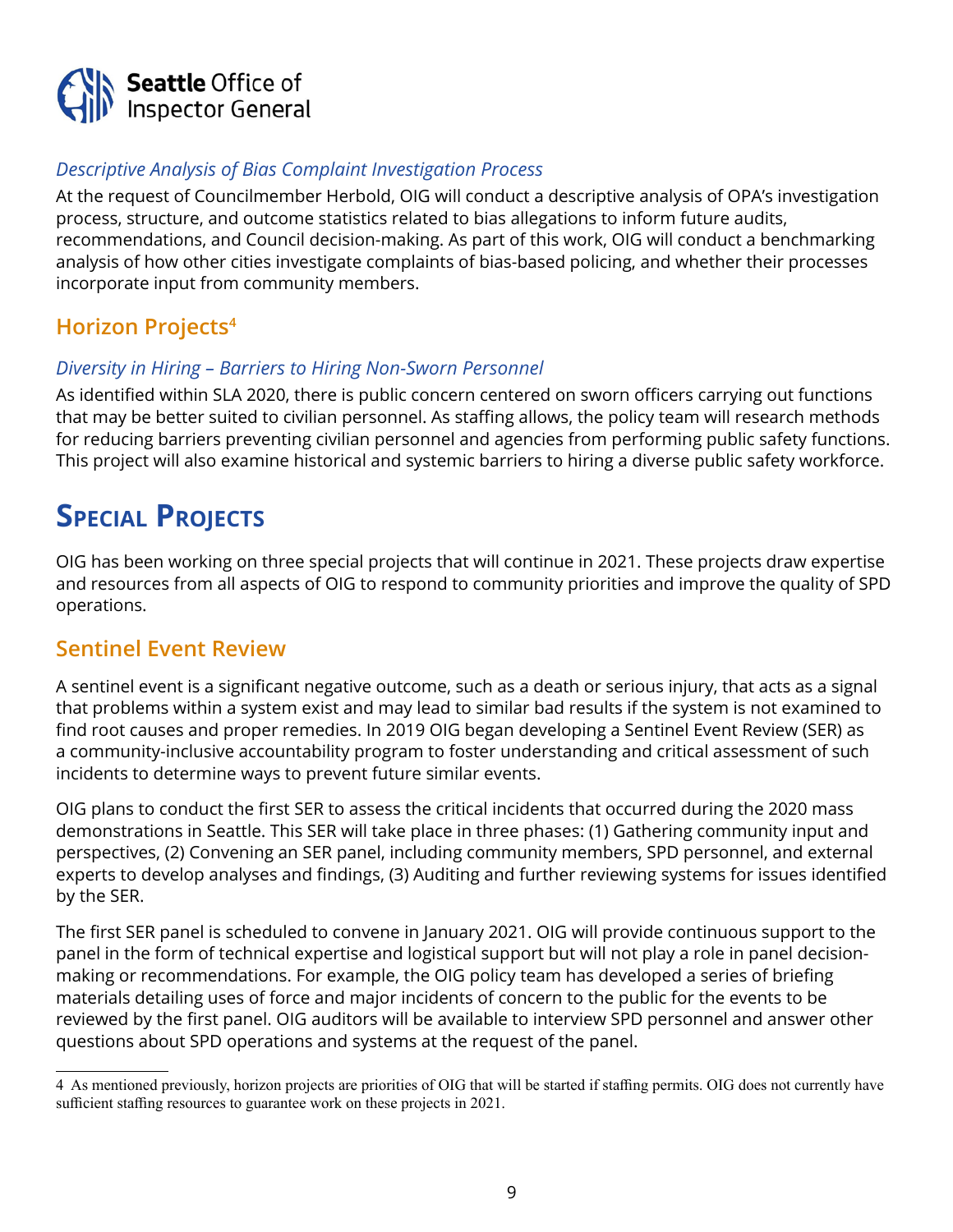

# **Effective Interviewing**

Together with the accountability partners, OIG continues its work from 2019 in implementing an investigative interviewing training program. Implementation was originally scheduled for 2020 but delayed by the onset of the COVID-19 pandemic. The partners have developed an online training model and the first training modules began in December 2020.

The training consists of a total of 40 sessions across 9 modules. In addition to webinar presentations, there will be practical exercises and further optional reading and links accompanying each module. The training is expected to continue through the beginning of Q2 2021.

This training is part of a larger project to develop a train-the-trainer program for SPD officers, to provide foundational training to patrol and new officers, with additional advanced modules and training for investigators who require more expertise. In support of this program, OIG will partner with SPD and the expert consultant to develop policies to standardize the interviewing/interrogation practices of SPD.

# **Peer Intervention**

OIG continues to work with SPD as SPD develops and implements a peer intervention program and corresponding training. OIG will offer technical assistance, when needed, as SPD implements Active Bystandership for Law Enforcement (ABLE) training throughout the department in January 2021. OIG has reviewed ABLE training materials and may participate as an observer in training sessions with SPD Command Staff.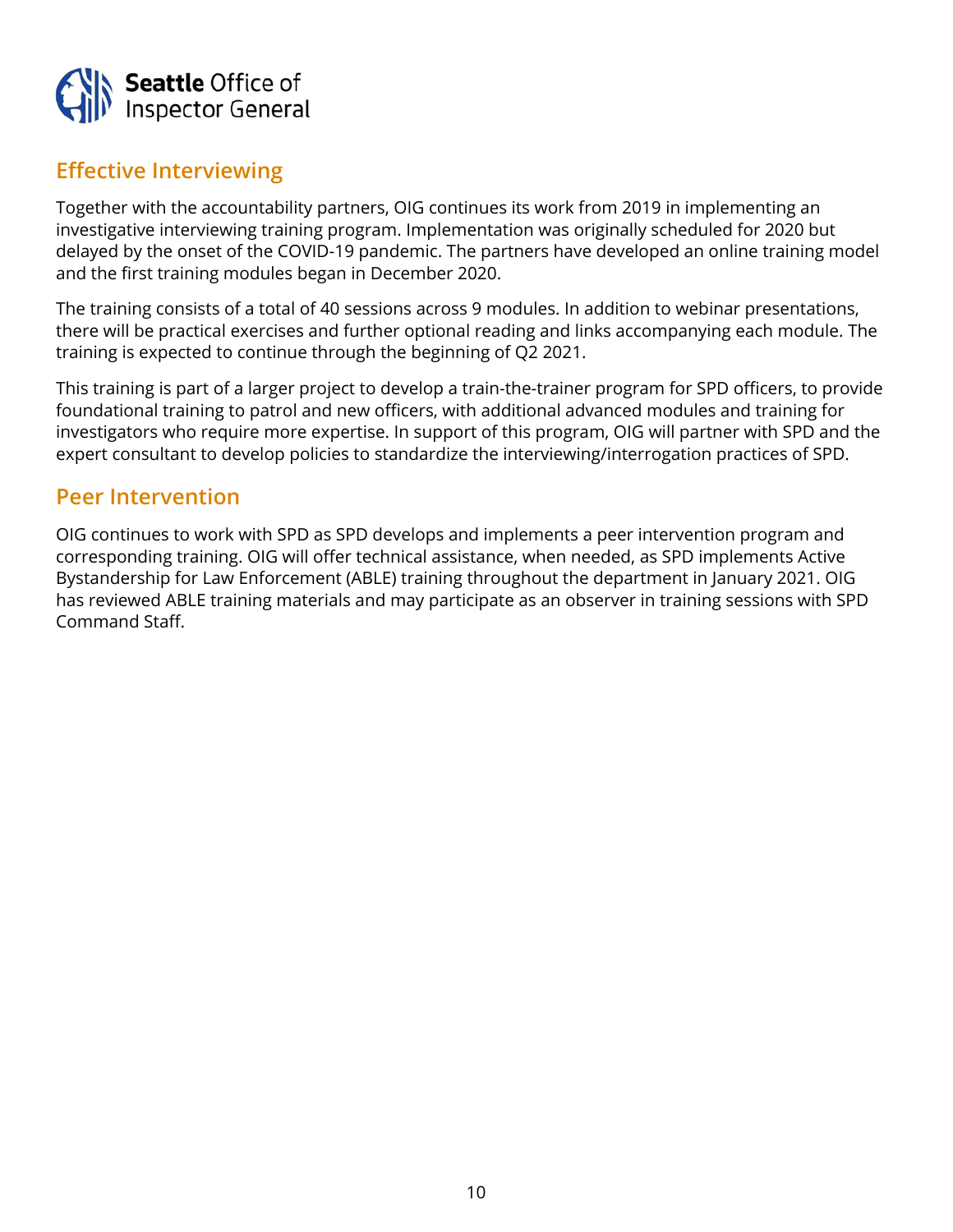<span id="page-10-0"></span>

# **Investigations and OPA Review**

OIG investigation staff review and certify investigations conducted by OPA into allegations of misconduct against SPD personnel. OIG's review and authority to require additional investigation helps to ensure OPA investigations have been conducted in a thorough, timely, and objective manner. Additionally, on a quarterly basis, OPA classifications are reviewed by OIG for their appropriateness and to make sure that no allegations have been missed.

# **Ongoing Projects**

OIG investigations staff members will continue to conduct individual reviews of OPA investigations and quarterly sampling of classifications, with a particular focus on those cases that are not investigated by OPA and instead returned to SPD chain of command to address.

As OIG review of core OPA functions becomes more established over time, OIG is beginning to devote more staff resources to assessing the following new or revised OPA programs and reporting the results:

- Quarterly sampling review of unsubstantiated misconduct screenings A program to screen allegations of serious misconduct that are learned of during an internal Chain of Command review that can be clearly refuted by the evidence.
- Sampling of bias reviews closed out by OPA Bias Reviews are one of two primary methods by which bias-based policing allegations against SPD are resolved (the second method is complaints filed directly with OPA). All bias reviews completed by supervisors in the field are submitted to OPA for final review before being closed out. Recognizing the importance of this issue to public trust, in 2020, OIG began to sample Bias Reviews closed out by OPA. OIG will monitor this area for effectiveness, limitations, and risk in how Bias Reviews are conducted by command staff.
- Mediation Although OPA has proposed cases for mediation in 2020, none have been resolved through this alternative dispute resolution process. OIG will assess the program as more data becomes available.
- Rapid Adjudication Rapid Adjudication can be offered as an option for employees who acknowledge their behavior was inconsistent with policy, and are willing to accept discipline without undergoing a full investigation by OPA. In 2020, OPA has submitted all cases to OIG for review prior to final classification. OIG will continue to assess the program as more data becomes available.

# **New Work**

In 2021, OIG will implement an internal database for case reviews, along with a dashboard for case tracking. With the addition of a new staff member, OIG investigations will be able to implement stronger internal quality control processes and to issue more regular reports.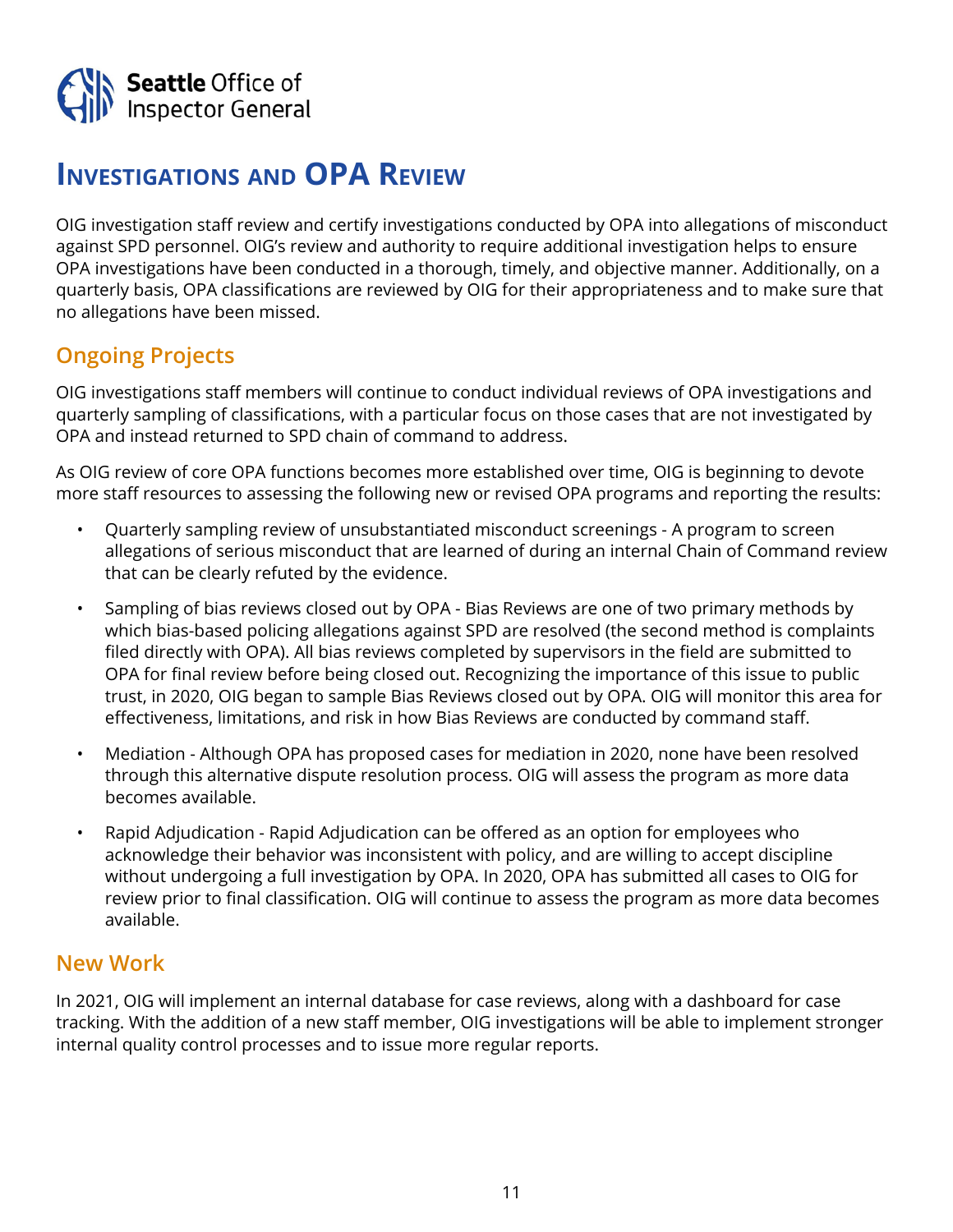<span id="page-11-0"></span>

# **Strategic Leadership, Outreach, and Partnerships**

Strategic work is performed by the Inspector General to further the goals of OIG, represent the expertise of OIG in stakeholder activities, and participate in Consent Decree sustainability efforts in preparation for the future OIG sustainment role. This work includes outreach efforts to inform community about OIG work, and development of partnerships with community and other stakeholders to ensure that OIG work products are relevant and reflect public concern.

Examples of strategic leadership work include:

- providing direction for complex or sensitive OIG projects with far reaching impacts, for example development of the SER process;
- regular engagement with City stakeholders (Council, Mayor, oversight agencies, and SPD) to coordinate on the City's accountability efforts with the Consent Decree, SLA, and other major areas. This includes mandated quarterly accountability partner meetings, as well as periodic individual meetings;
- regular engagement with community members to make OIG work visible, and develop opportunities for collaboration and input;
- presentations to Council on mandated projects and as requested, including:
	- ° OIG Annual Work Plan
	- ° OIG Annual Report
	- ° OIG and CPC Mid-Year Accountability Report
	- ° reports about OIG audit and policy projects, including audits of police activities regulated by SMC Chapter 14.12 and Chapter 14.18.

In addition to the annual work plan and annual report, OIG produces memoranda throughout the year on emerging issues, typically at the request of Councilmembers, the Mayor, or in response to a request for independent technical assistance on an SPD cause of concern.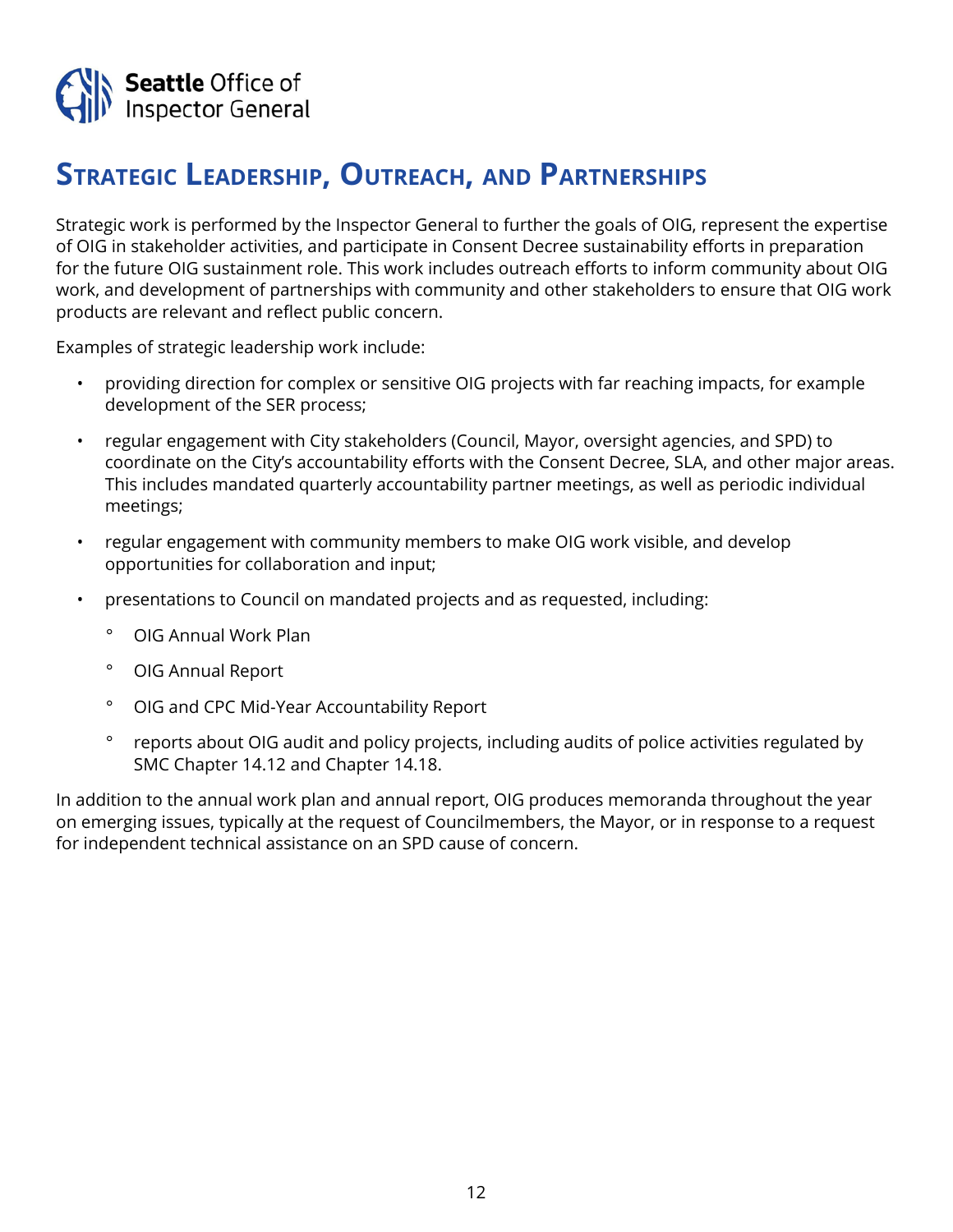<span id="page-12-0"></span>

# **Inter-Agency Requests**

OIG solicits and takes into account input from stakeholders when establishing the annual work plan. OIG responses to such requests fall into the following categories:

- **• Accept** OIG will undertake a project on the topic in the current audit year.
- **• Assess** OIG will take a preliminary assessment of the subject and evaluate it as a potential future audit.
- **• Defer** OIG recognizes that the topic is appropriate for OIG oversight, but reasons exist why it is not feasible to perform in the current audit year, e.g., availability of sufficient data to audit, OIG resource constraints, etc.
- **• Refer to Other Agency**  OIG will refer to this work to a more appropriate agency, with reason given.

# **Community Police Commission Requests**

# *1. [Assess/Defer] Audit/Review/Collaboration of Youth Rights*

*CPC requests to work with OIG to ensure the implementation of the MiChance Dunlap-Gittens' Youth Rights Ordinance. The MiChance Dunlap-Gittens' Youth Rights Ordinance prohibits law enforcement officers from questioning youths age 18 or younger, except in limited circumstances, where a Miranda warning is administered until a lawyer at King County Department of Public Defense explains Miranda Rights to the young people in question. The ordinance also prohibits law enforcement from requesting permission from a young person 18 years and younger to conduct a person, property, or vehicle search unless that young person has spoken with the Department of Public Defense and has chosen to waive their rights.5*

#### OIG Response:

Given the relatively recent passing of the Ordinance (August 2020), there may not yet be an adequate dataset available to conduct a meaningful review, so OIG will monitor implementation of the ordinance through on-going reviews of OPA investigations and OIG attendance at meetings of the Force Review Board. If there are indications SPD is not adhering to the ordinance, OIG can adjust other projects to accommodate a more full-scale review.

OIG will remain active in monitoring the implementation of this ordinance and is interested in exploring this topic more fully in 2021 if staffing resources permit.

<sup>5</sup> <https://council.seattle.gov/2020/08/17/council-passes-michance-dunlap-gittens-youth-rights-ordinance/>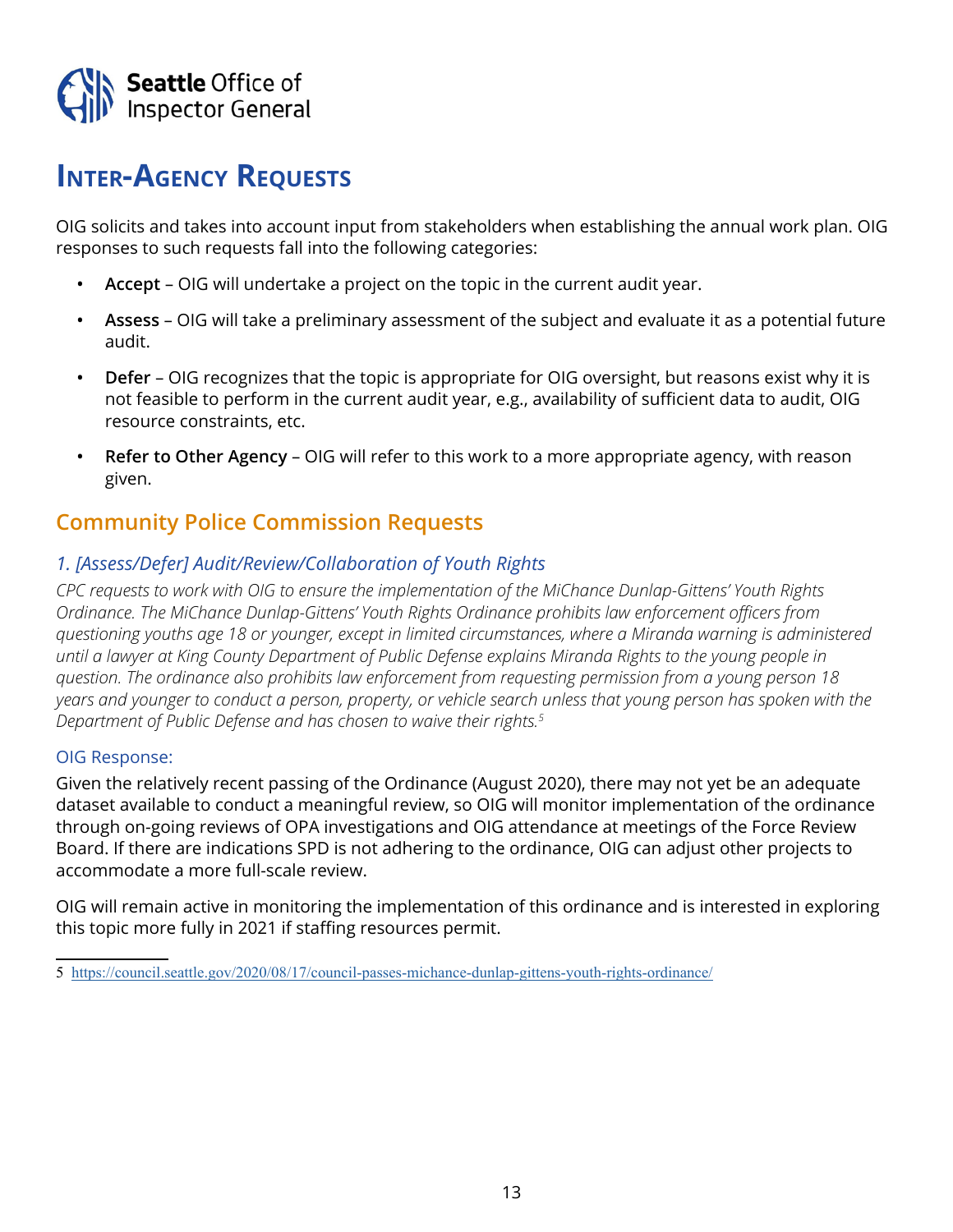

# *2. [Accept] Audit/policy project of SPD trainings*

*CPC requests that OIG identify which areas are in greatest need of re-training and refreshing by reviewing OPA closed case reports and audit SPD's training efforts to confront bias and disparity.* 

#### OIG Response:

OIG shares CPC's concern over SPD trainings and the effectiveness of training. It is already an issue on the OIG risk register as a topic to address in the near future. OIG has reviewed recent studies regarding the effectiveness of bias trainings<sup>6</sup> and this area remains a topic of focus.

Staffing constraints may impair the ability to undertake a full-scale general audit of the Training Section in 2021. However, the quality and effectiveness of applicable training is a significant control that is evaluated in most OIG audit projects. For example, past audits of compliance with Chapter 14.12 of Seattle Municipal Code and the SPD Canine Unit both contained findings addressing issues with training.

OIG will seek to address CPC concerns in two ways. First, OIG will review OPA closed-case reports to determine which policies and subject matter areas are the most frequently referred for re-training or new training . OIG may then request that the SPD Audit, Policy and Research Section determine implementation status and provide evidence. Second, OIG anticipates the forthcoming Audit of Discretionary Citations will include an evaluation of current training efforts concerning bias and disparity, as well as related supervision and enforcement.

# *3. [Accept] Measuring and addressing police bias and racial disparities.*

*CPC requests that OIG and CPC collaborate to determine how best to continue measuring disparity and bias.* 

#### OIG Response:

OIG already has planned a report on this topic. OIG will review certain discretionary citations for bias, as discussed previously. Additionally, OIG is in discussions with academic partners to conduct a linguisticsbased analysis of body worn video focused on questions of professionalism, bias, and potential disparity.

# *4. [Assess/Defer] Reviewing policies and practices of the 911 Call Center*

*CPC requests that OIG review the policies and practices of the 911 Call Center.*

#### OIG Response:

This is a topic the CPC has previously requested that OIG review, and OIG agrees that the 911 Call Center is an area of concern. With the movement of the 911 Call Center out of SPD, OIG plans to delay audit work until the move has been completed. In the interim, OIG will meet with stakeholders, including the CPC, to develop an inventory of issues to be reviewed in the subsequent audit. OIG will also request relevant documentation now to retain the ability to perform a robust pre-and post-analysis later. This will allow OIG to assess whether the move addressed the identified concerns, or if more action is needed.

<sup>6</sup> <https://www.npr.org/2020/09/10/909380525/nypd-study-implicit-bias-training-changes-minds-not-necessarily-behavior>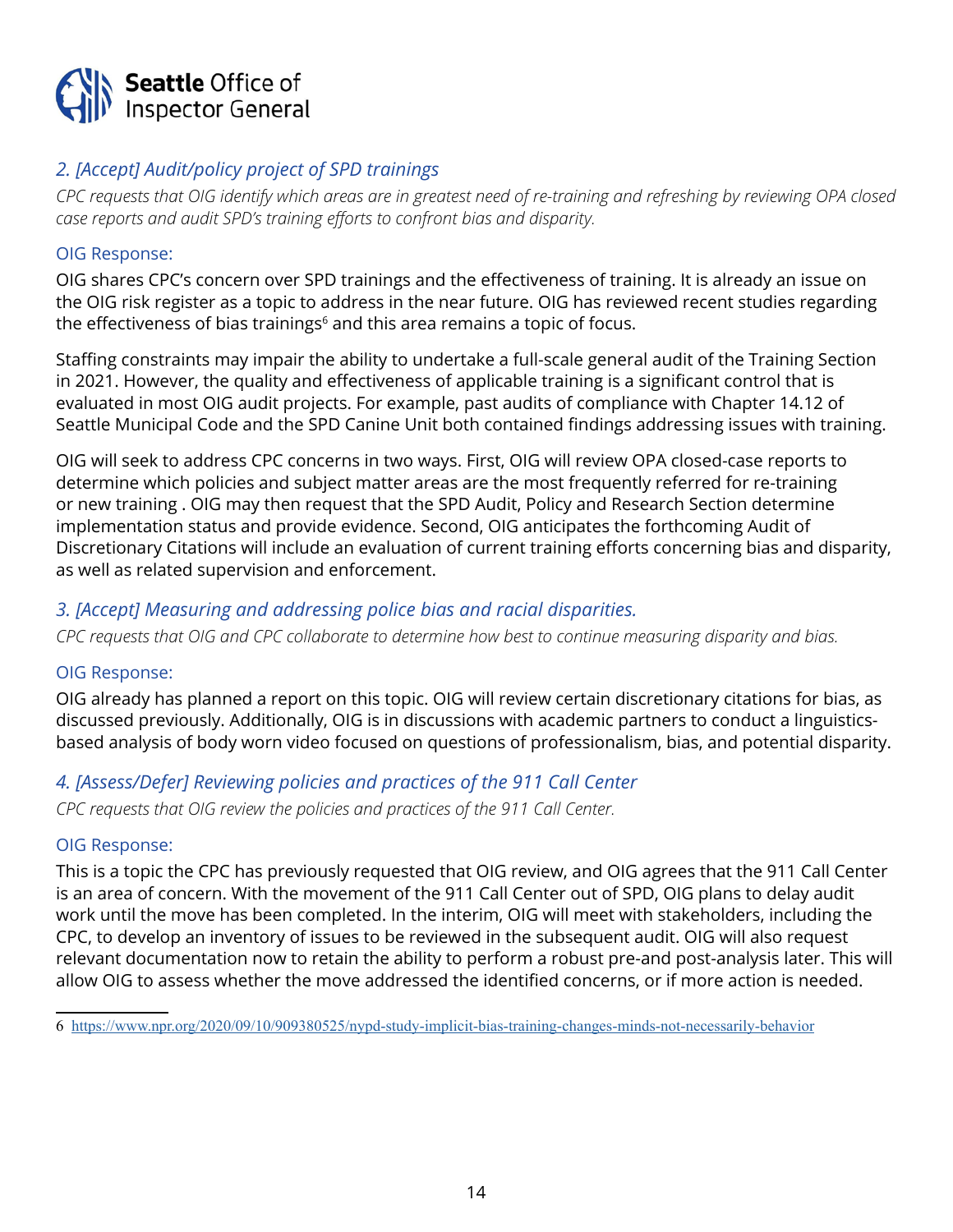

# *5. [Refer to Other Agency] Evaluating SPD's response to hate crimes*

*CPC requests that OIG review the City Auditor's report on hate crimes and monitor SPD's implementation of audit recommendations.* 

#### OIG Response:

OIG confirmed the City Auditor will be reporting on the status of recommendations related to this audit in April 2021. Generally, OIG will not assess implementation of City Auditor recommendations, as that is the purview of the original recommendation author.

# *6. [Defer] Conduct officer wellness survey*

*CPC requests that OIG conduct a study like one carried out by the Inspector General for the NYPD. In it, the Inspector General reviewed NYPD's policies, practices, and training relating to officer mental and suicide prevention. The study included an anonymous survey sent to NYPD personnel, and it revealed that internal support services were underutilized, there was a fear of stigmatization for using those services, and a lack of training on mental health and wellness. CPC suggests that OIG could conduct a similar survey if SPD chooses not to do so.*

#### OIG Response:

OIG is in regular communication with SPD about its work on officer wellness. Currently, SPD is working on the development of an Early Intervention System. As part of this project, SPD is conducting an officer wellness-oriented survey to provide a baseline for its officer risk assessment. OIG is mindful that conducting additional survey-related work at the same time might be counter-productive, but will monitor SPD wellness actions and evaluate how that work fits with retention efforts and other OIG opportunities for assisting with officer wellness. Additionally, OIG does not have sufficient staffing resources in 2021 to conduct a study on the scale of that performed by the Inspector General for NYPD, given OIG's other work priorities and requirements, so SPD's current efforts are fortuitous in providing ongoing attention to the issue of officer wellness.

# **OPA Requests**

OPA did not submit any requests to OIG.

# **Requests from Councilmembers**

OIG received work plan requests from Councilmember Herbold.

#### *1. [Accept] Bias Complaints Investigation Process*

*Please review the investigation process, structure, and outcome statistics of bias complaints at OPA to determine whether the process might benefit from a Biased-Policing Review Team (of community members) to investigate and review bias complaints and possibly make recommendations before OPA takes action?* 

#### OIG Response:

OIG will conduct a descriptive analysis of OPA's investigation process, structure, and outcome statistics related to bias allegations to inform future audits, recommendations, and Council decision-making. As part of this work, OIG will conduct a benchmarking analysis of how other cities investigate bias-based policing complaints, and whether their processes incorporate input from community members.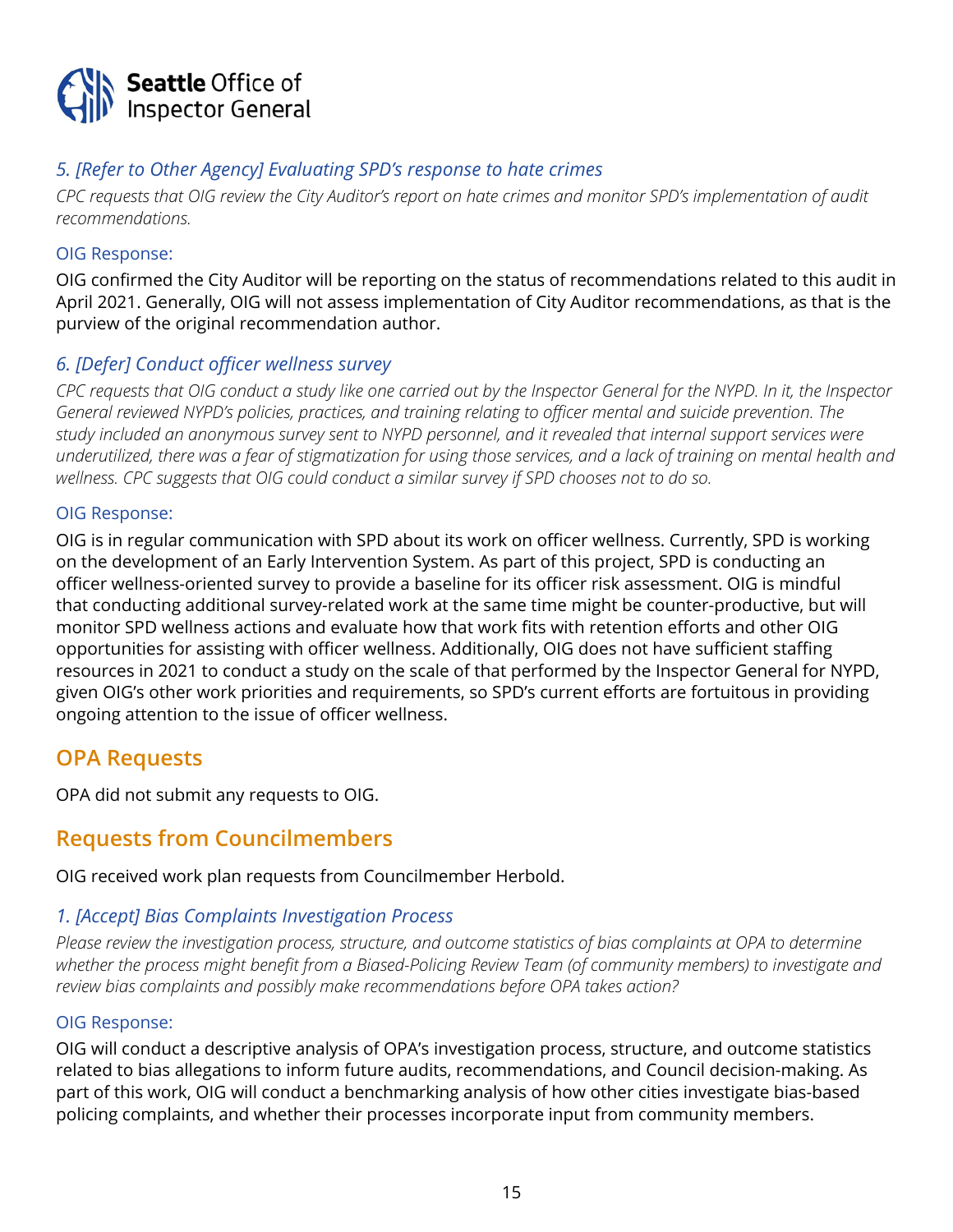

# *2. [Accept] Oversight of 911 and Parking Enforcement*

*Please review impact of 911 dispatch and Parking Enforcement Officers moving out of SPD on OPA/OIG authority.* 

#### OIG Response:

The accountability ordinance provides that the scope of OIG oversight authority is public safety at large. Section 3.29.200 of the accountability ordinance provides:

"G. OIG may also conduct audits and reviews for any areas that may (a) involve potential conflicts of interest; (b) involve possible fraud, waste, abuse, inefficiency, or ineffectiveness; (c) undermine accountability or be unethical; or (d) otherwise compromise **the public's trust in the police or the criminal justice system**.

H. OIG shall have the authority to review and audit policies and practices of other City departments and offices **in areas related to policing and criminal justice matters**." (emphasis added)

While OIG therefore has pre-existing broad authority, OPA does not have similar authority provisions, because OPA functions address SPD actions, rather than the OIG systemic lens. OIG will work with the accountability system partners, including Council, to address provision of oversight of public safety functions that have moved outside the scope of SPD.

# *3. [Accept] Annual Follow Up on Recommendations*

*Please consider creation of annual approach for follow-up on OIG recommendations, using the model of the City Auditor's Status Reports on Implementation of Office of City Auditor Recommendations.*

#### OIG Response:

Conducting an annual audit of recommendation status is ideal but not possible given current staffing and competing audit priorities. To accommodate the desire for increased transparency and accountability, OIG proposes to report on this information via an online dashboard that is updated with information as OIG receives and validates information from SPD. OIG will consult with CPC to determine if their forthcoming recommendation dashboard is sufficient or if additional work by OIG is needed.

# *4. [Refer to Other Agency] Test Implementation of Previous Recommendations on Hate Crimes*

*I support the spirit of CPC's request in 2019 and again in 2020 for OIG to evaluate SPD's response to implementation of auditor recommendations re: hate crimes.*

#### OIG Response:

OIG is referring this request to another department not because of its content, but because of jurisdiction. The City Auditor conducted the work for the 2019 Hate Crimes audit and issued the recommendations. They are in the best position to follow up on that work and it is their work to initiate or decline. If the City Auditor defers this work to OIG and the accountability partners, OIG may be able to begin work in this area in Q4 2021. In the interim, the CPC may be an excellent partner in researching best practices for preventing hate crimes and crimes of bias as well as restorative justice responses, as requested by the Councilmember.